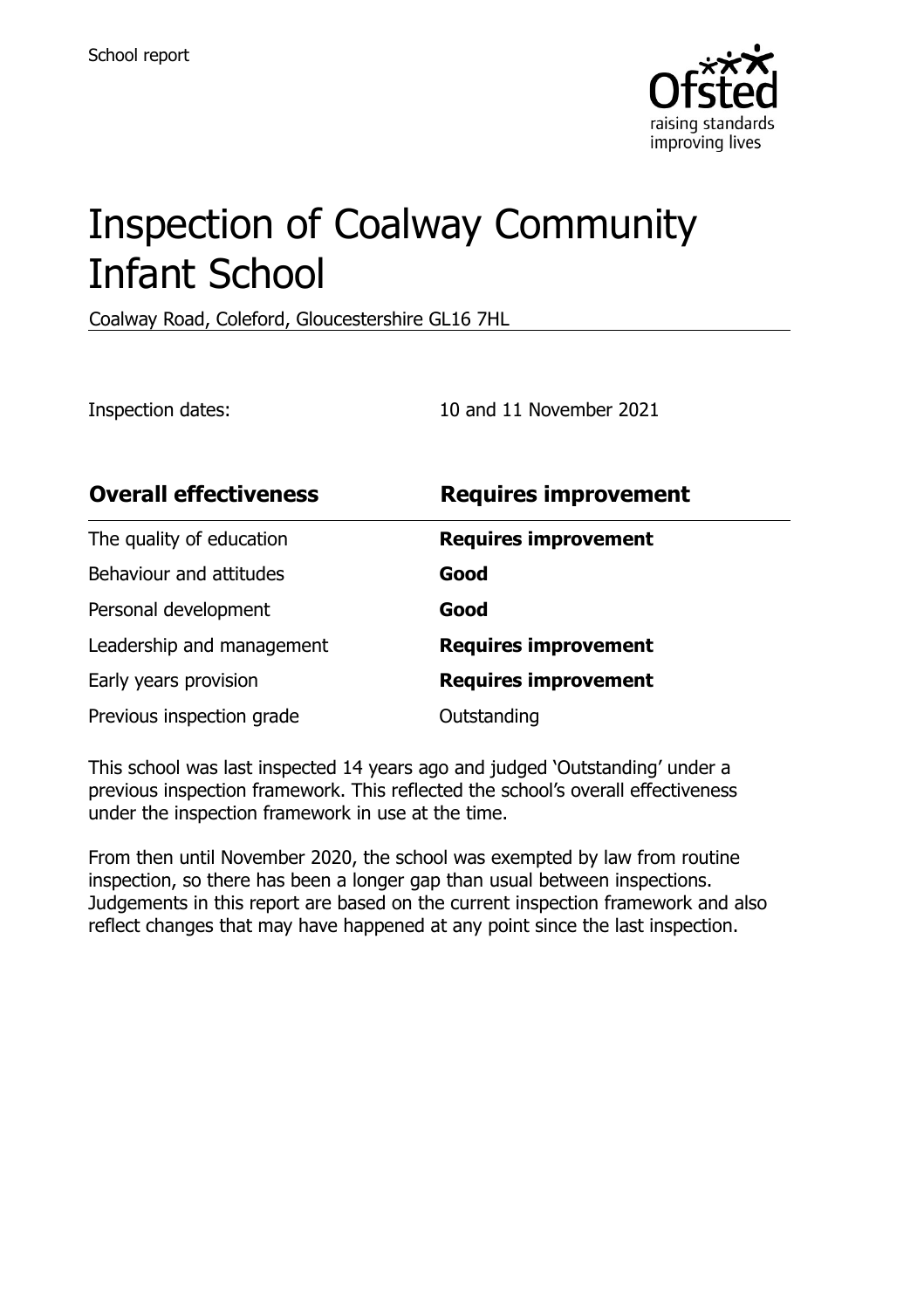

## **What is it like to attend this school?**

Pupils follow the school values known as the 'Coalway Bees'. They know how these values help them to make the right choices. Pupils are polite and respectful to each other and staff. They are kind and help one another. Parents say their children feel safe in school. Pupils are safe. They know the difference between bullying and falling out. Pupils are happy and well behaved.

After-school clubs and enrichment activities help pupils learn how to look after their mental and physical health. Pupils enjoy taking part in the daily mile. Staff help them develop an awareness of how to care of others. For example, pupils collect food for a local food bank to help people in need.

Pupils love reading. They read a wide range of books that match the letters and sounds they know. Pupils who read often are rewarded with school reading badges. They wear these with pride. Pupils enjoy listening to adults read to them.

Nonetheless, pupils have some significant gaps in their subject knowledge. Leaders have plans to help pupils close these gaps. However, they have not started this work.

#### **What does the school do well and what does it need to do better?**

Leaders prioritise pupils' well-being and personal development. They plan opportunities carefully to help pupils develop skills for life. For example, the weekly sports activities help build pupils' understanding of fair play and sharing. Leaders and staff expect pupils to attend school regularly. They work with families who need help to improve their child's attendance. Staff follow the school's 'pick me up, don't put me down' motto. They care for pupils well.

Staff have high expectations for pupils' behaviour. This begins in Reception Year. There are clear routines that children follow. This helps to create a calm and purposeful learning environment.

Staff know how to help pupils learn to read well. Teachers check that pupils know and use their phonic knowledge correctly. Some pupils rightly receive catch-up support. Leaders monitor the catch-up sessions carefully. They help staff to match the right phonics support to each child that needs it. They skilfully break down the essential knowledge pupils must know and remember into small manageable chunks. This helps pupils to build their phonic knowledge over time well.

Subject leaders identified the curriculum content not covered during the national lockdowns in reading, writing and mathematics. They rightly changed the order in which the curriculum is taught in these subjects to ensure pupils do not miss important knowledge. However, the essential knowledge pupils must know and remember from subjects across the wider curriculum is not clearly identified.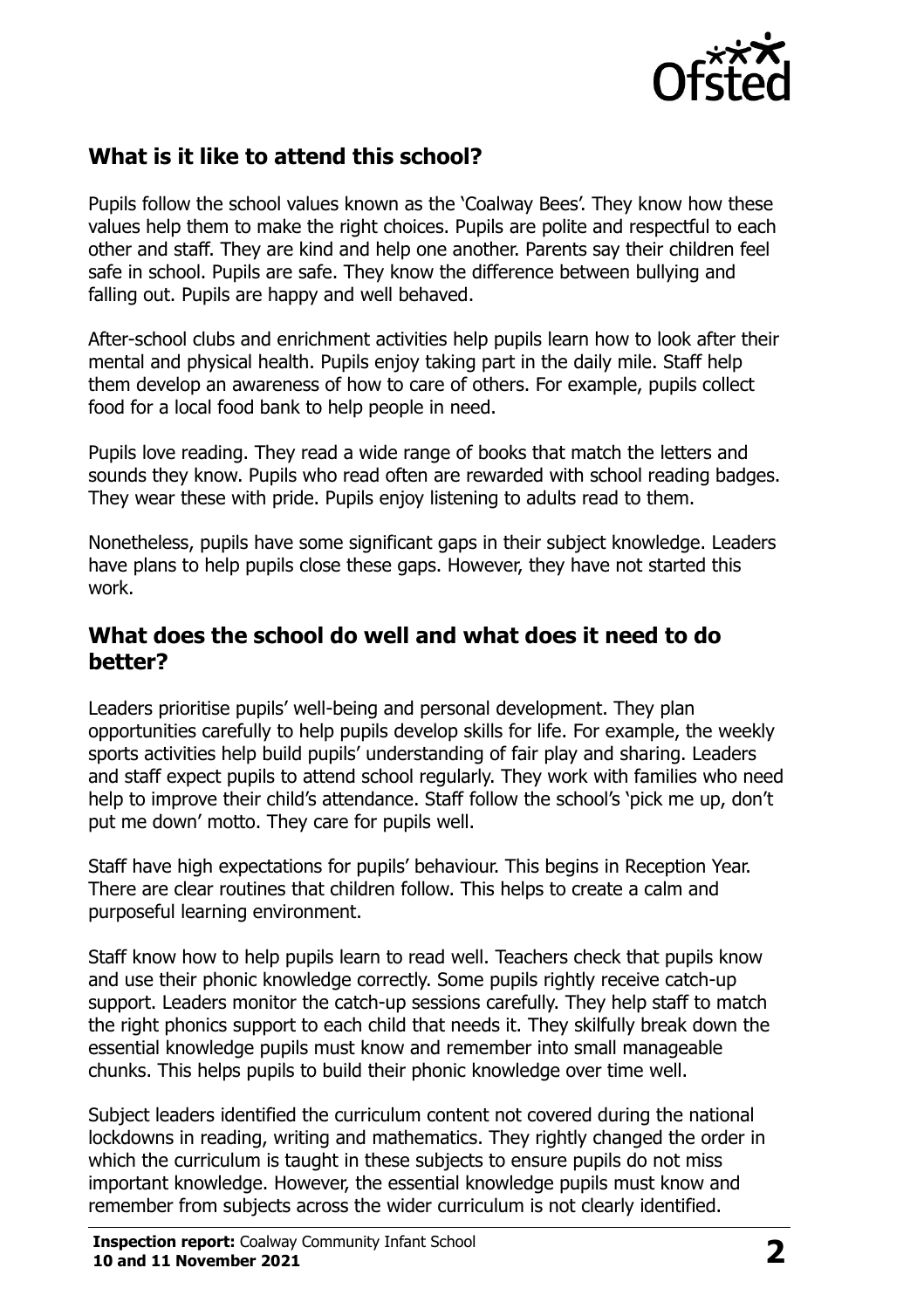

Therefore, teachers cannot check if there are gaps in pupils' knowledge. They cannot plan to fill these gaps quickly. Pupils are not able to make connections or secure new knowledge. For example, pupils cannot order important events in history as they have gaps in their knowledge.

Pupils with a high level of special educational needs and/or disabilities (SEND) are supported well. Leaders work well with parents and staff to ensure pupils' needs are supported appropriately. However, some pupils' additional needs are not accurately identified. They are given work that is too easy. This leads to low expectations for some pupils of lower ability or with SEND. Pupils repeat learning activities where they have secure knowledge instead of building new knowledge. For example, some pupils are asked to add and subtract to six despite previously calculating to 10 with confidence. The gaps in their knowledge continue to grow as learning is sometimes not sequenced well.

Leaders, including governors, benefit from working with suitable external agencies. For example, pupils' reading has improved because staff work with the local English network to secure their subject knowledge. Leaders have plans in place for staff to attend subject-specific training across the wider curriculum. They recognise that swift action is needed to rectify the gaps in pupils' knowledge. The governing body recently reviewed the school's vision and improvement plan to better understand school leaders' priorities for development.

Staff appreciate the support of school leaders and governors to manage their workload. They know that leaders care for their well-being.

## **Safeguarding**

The arrangements for safeguarding are effective.

Safeguarding records are up to date. Appropriate checks are made before a member of staff or volunteer begins working in the school.

Regular training and updates support staff to carry out their safeguarding roles and responsibilities. Staff are confident that leaders follow up their concerns for pupils' welfare. Leaders escalate their concerns if they are not satisfied with the support offered to families by external agencies. Care is personalised for each child and their family.

## **What does the school need to do to improve?**

#### **(Information for the school and appropriate authority)**

■ The school's science and foundation subject curriculums do not clearly identify the essential knowledge pupils must know and remember. This means teachers cannot ensure pupils are taught the essential subject knowledge needed to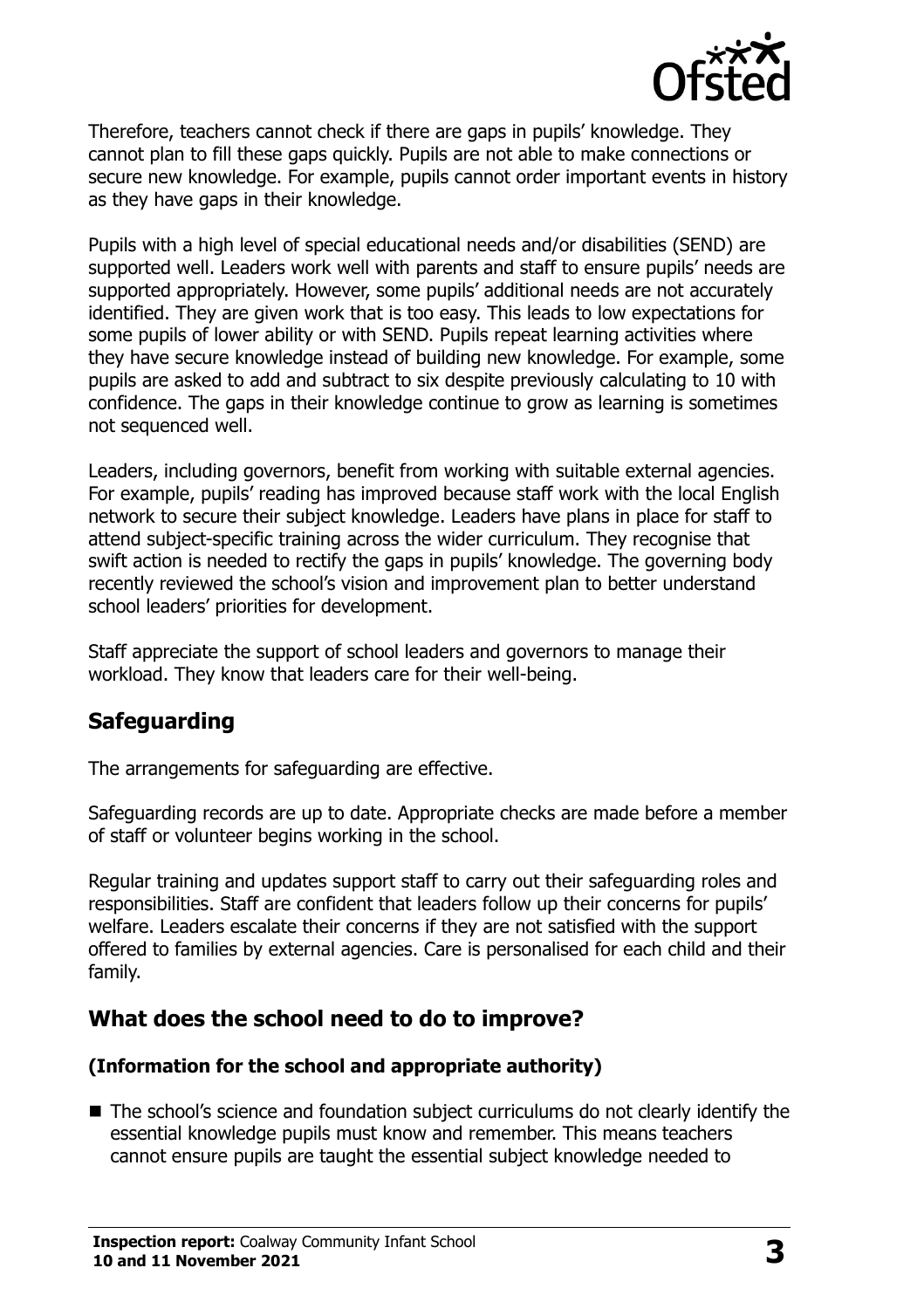

progress through the curriculum well. Subject leaders need to identify the essential knowledge pupils must know and remember.

- Subject leaders do not know where there are gaps in pupils' essential subject knowledge. Pupils are missing key knowledge needed to build on prior learning and progress through the curriculum. Subject leaders need to identify where there are gaps in pupils' curriculum knowledge and support teachers to quickly close these gaps.
- Teaching lacks ambition for some lower-ability pupils and some pupils with SEND. This leads to pupils not reaching their potential. Leaders need to support staff to enable them to make suitable adaptations to the curriculum to raise expectations and outcomes for all pupils.

#### **How can I feed back my views?**

You can use [Ofsted Parent View](http://parentview.ofsted.gov.uk/) to give Ofsted your opinion on your child's school, or to find out what other parents and carers think. We use information from Ofsted Parent View when deciding which schools to inspect, when to inspect them and as part of their inspection.

The Department for Education has further *quidance* on how to complain about a school.

If you are the school and you are not happy with the inspection or the report, you can [complain to Ofsted.](http://www.gov.uk/complain-ofsted-report)

### **Further information**

You can search for [published performance information](http://www.compare-school-performance.service.gov.uk/) about the school.

In the report, ['disadvantaged pupils'](http://www.gov.uk/guidance/pupil-premium-information-for-schools-and-alternative-provision-settings) refers to those pupils who attract government pupil premium funding: pupils claiming free school meals at any point in the last six years and pupils in care or who left care through adoption or another formal route.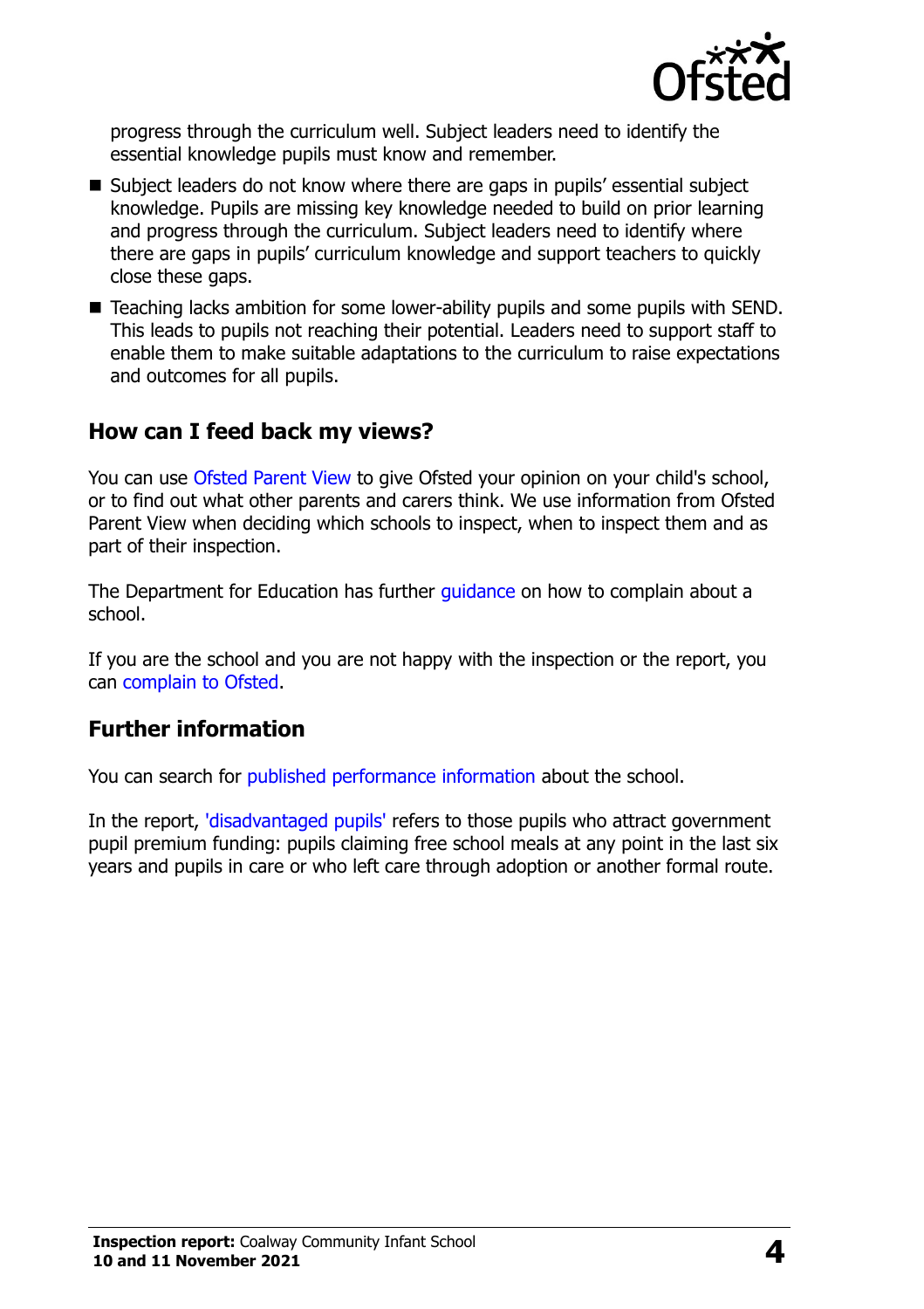

## **School details**

| Unique reference number             | 115551                        |
|-------------------------------------|-------------------------------|
| <b>Local authority</b>              | Gloucestershire               |
| <b>Inspection number</b>            | 10199338                      |
| <b>Type of school</b>               | Infant                        |
| <b>School category</b>              | Maintained                    |
| Age range of pupils                 | $5$ to $7$                    |
| <b>Gender of pupils</b>             | Mixed                         |
| Number of pupils on the school roll | 155                           |
| <b>Appropriate authority</b>        | The governing body            |
| <b>Chair of governing body</b>      | Kim Toombs                    |
| <b>Headteacher</b>                  | Fiona Hamilton                |
| Website                             | www.coalway-inf.gloucs.sch.uk |
| Date of previous inspection         | 9 January 2007                |

## **Information about this school**

- The headteacher was in post at the time of the last inspection in January 2007.
- $\blacksquare$  New members of the governing body have been appointed since the previous inspection, including a new chair of governors.
- Since the last inspection, there has been a change of deputy headteacher. Four new teachers have been appointed.
- The school does not use alternative providers.

## **Information about this inspection**

The inspectors carried out this inspection under section 5 of the Education Act 2005.

- This was the first routine inspection the school received since the COVID-19 pandemic began. The inspectors discussed the impact of the pandemic with school leaders and took this into account in their evaluation.
- The inspectors visited a sample of lessons, spoke to teachers and teaching assistants, spoke to pupils about their learning and looked at samples of pupils' work.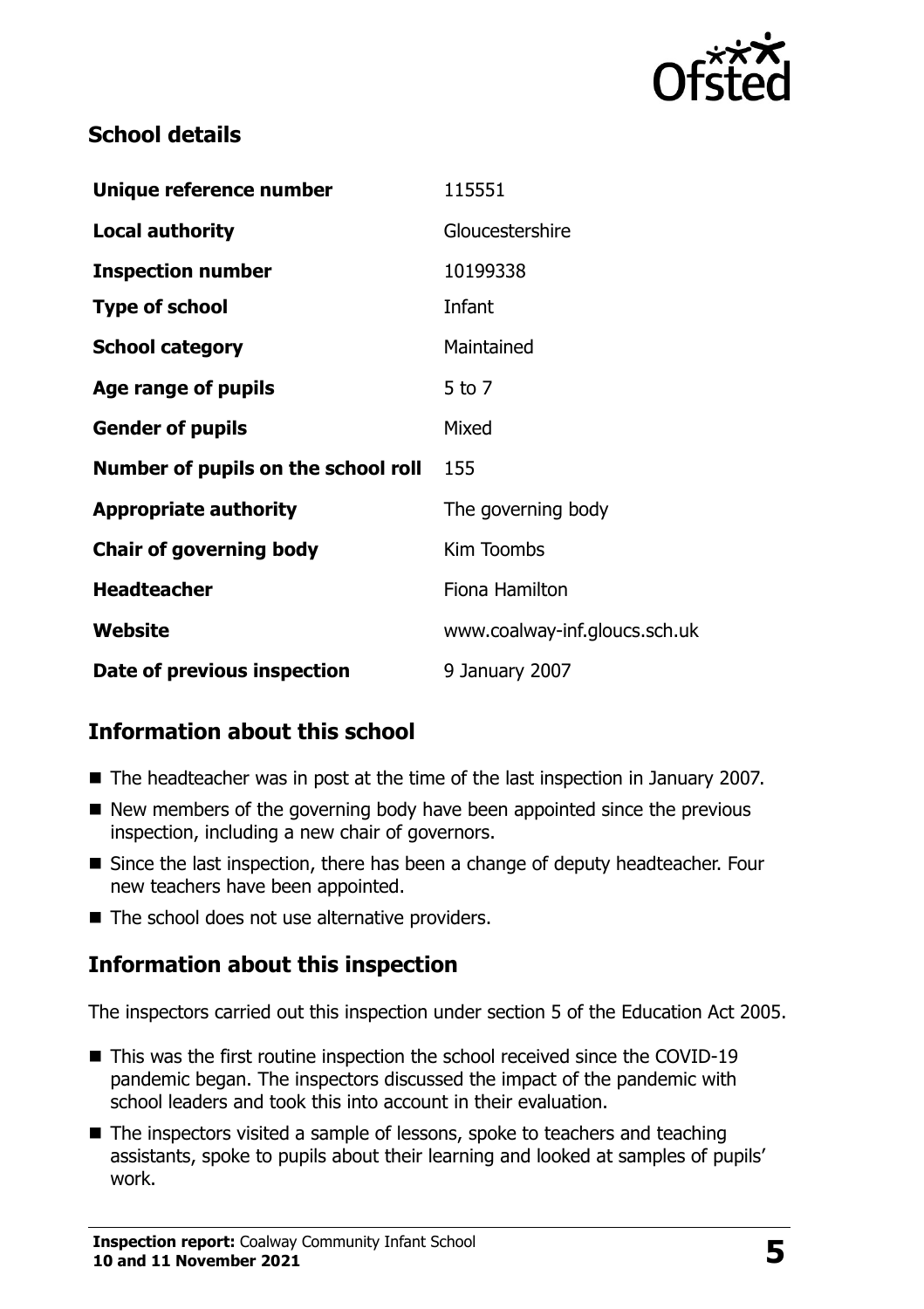

- The inspectors met with the headteacher, deputy headteacher, the special educational needs coordinator, staff, pupils, governors, including the chair of the governing board, and a performance adviser from Gloucestershire County Council.
- The lead inspector listened to pupils from Years 1 and 2 read.
- $\blacksquare$  The inspectors carried out deep dives in these subjects: reading, mathematics, science and history. For each deep dive, the inspector met with subject leaders, looked at curriculum plans, visited a sample of lessons, spoke to teachers, spoke to some pupils about their learning and looked at samples of pupils' work.
- Inspectors reviewed the school's safeguarding documentation, including records of safeguarding checks carried out on staff working at the school. They considered how well leaders act on concerns about pupils' safety and welfare. Inspectors spoke to pupils, staff and governors about safeguarding practices.
- Inspectors considered the responses to Ofsted's online survey, Parent View. They also took into consideration the responses to the survey for staff and pupils.

#### **Inspection team**

Marie Thomas, lead inspector **Her Majesty's Inspector** 

Jane Dhillon **Disk Community** Ofsted Inspector